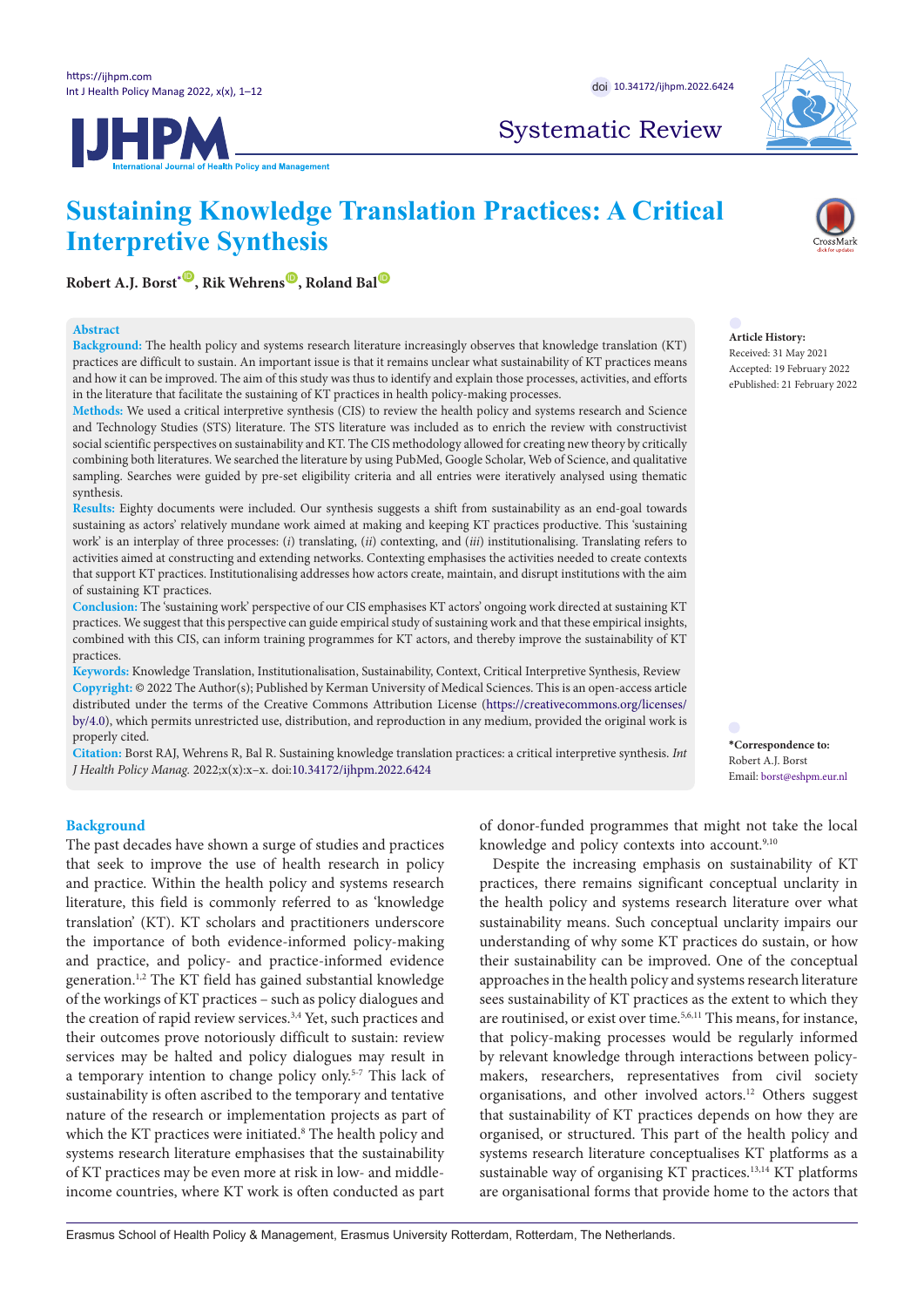do KT work and function as a place where policy, research, and practice actors can interact.<sup>4,15</sup> There is little agreement on how these different approaches relate, and more importantly: what kind of work is necessary to achieve and maintain these types of sustainability.

Health policy and systems research that does focus on how sustainability of KT practices can be achieved, commonly identifies 'factors' for sustainability. Most prominent in such studies are institutional or contextual factors. Institutional factors often address the importance of efficient governance, local embedding of KT practices, and the presence of legislation in favour of evidence-informed policy-making.12,16 Analyses into the function of context for sustainability produce yet a different set of factors, such as: stable funding for KT work, adequate KT facilities, and a recipient environment in favour of evidence-informed practice.12,17 The lists of factors usually differ across settings, with some authors concluding that this means that they should be seen as mere guidance and not as prescriptive factors.18,19 While valuable in terms of reducing complexity, a key problem with the factor-approach is that it offers little information about the kind of work that is required to construct such factors in the first place.20,21 Instead, the factor-approaches provide snapshots of what sustainability under specific circumstances and at specific times and places may look like. Understanding how KT practices are *made* sustainable, and what that sustainability involves, requires a conceptual shift towards a more dynamic and practicecentred perspective on sustainability.

To create a more dynamic and practice-centred perspective on the sustainability of KT practices, this study seeks to synthesise health policy and systems research perspectives with insights from Science and Technology Studies (STS). These literatures work from different epistemological standpoints, with the former being largely realistic and

positivist and the latter generally being more constructivist in nature. Yet both literatures revolve around questions of KT and sustainability. A synthesis of these literatures has the potential to create a more coherent theory on sustainability of KT practices and produce insights into the work that goes into sustaining KT practices. Thus, the aim of this study was to review the health policy and systems research and STS literatures on sustainability and KT and identify and explain those processes, activities, and efforts that facilitate the sustaining of KT practices. The insights from this study can inform future empirical studies into the sustainability of KT practices, and the organisation of skill-building programmes that explicitly take sustainability into account.

### **Methods**

## Design

Our literature review did not aim for a neutral aggregation of literature, but sought to produce new theoretical insights into the sustaining of KT practices by combining insights from diverse literatures. We specifically chose to review both the health policy and systems research literature and the STS literature. The former was selected because of its explicit familiarity with KT activities and methods, whereas the latter literature was chosen because of its constructivist appreciation of mundanity – specifically its focus on what actors *do in practice* to produce, utilise, and translate knowledge.<sup>22,23</sup> We used the critical interpretive synthesis (CIS) approach to a literature review, because both literatures are heterogenous, span decades of work published both in books, scientific articles, essays, and reports, and our aim was explicitly to interpret and combine their heterogeneous theoretical backgrounds into new insights.12,14,24

<span id="page-1-0"></span>Following Dixon-Woods et al,<sup>24</sup> our CIS consisted of three cycles (see [Figure 1](#page-1-0)). First, we systematically searched relevant



**Figure 1.** Overview of the Review Cycles.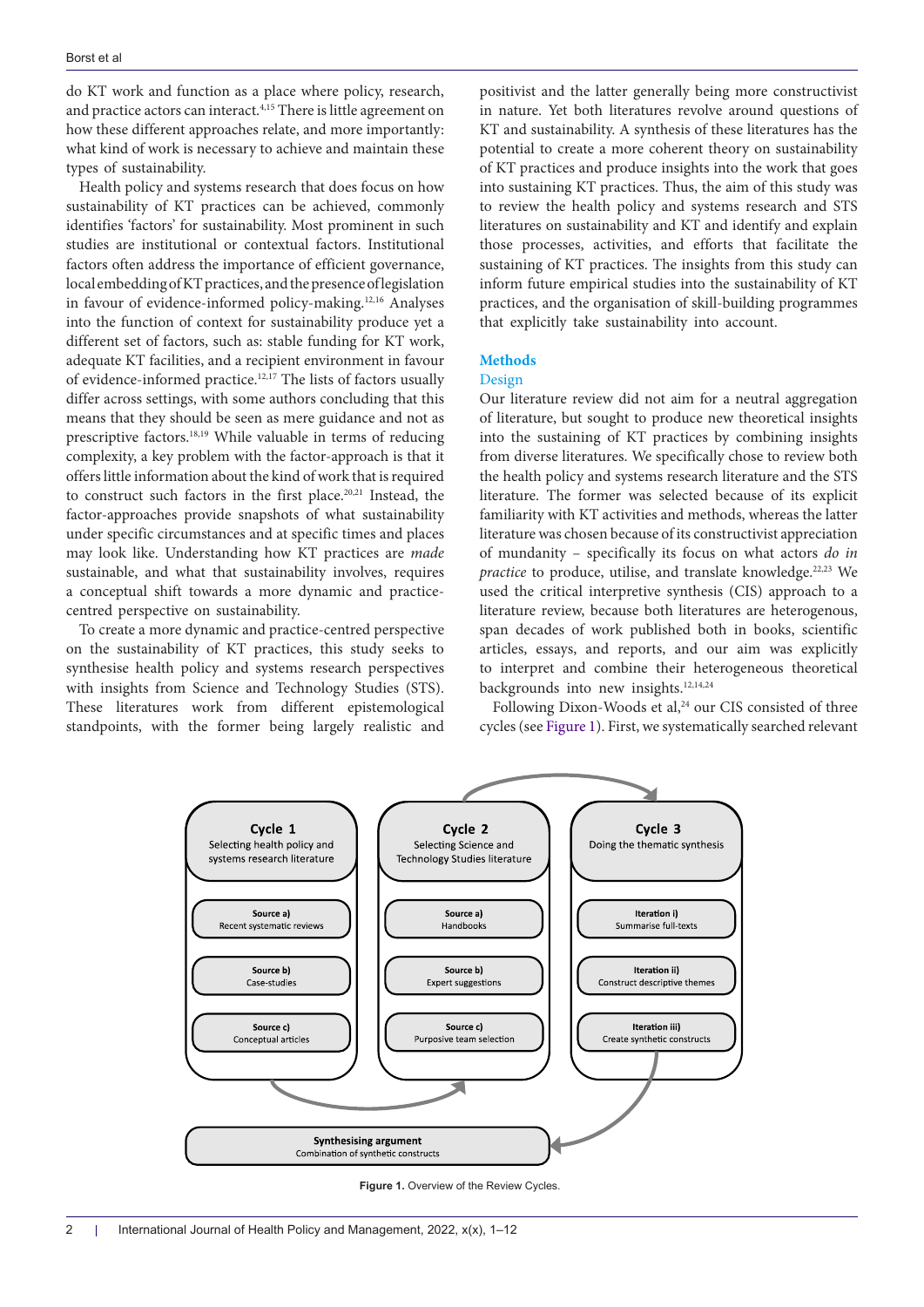health literature databases and identified all (*a*) recent systematic reviews, (*b*) case-studies, and (*c*) conceptual articles that related to the sustainability of KT practices. The second cycle involved mapping all relevant literature in STS, whereby we focussed on what insights have been developed about durable interactions between research, policy, and practice. The literature searches involved a selection procedure guided by pre-set eligibility criteria (see [Supplementary file 1](#page-9-0)). Third, we analysed the records through thematic synthesis – which produced a set of key descriptive themes. Using these themes, we developed so-called synthetic constructs. Synthetic constructs bind together the different themes and provide a new conceptual interpretation of the existing materials.<sup>24</sup> In turn, these synthetic constructs together composed the synthesising argument. This synthesising argument is the key output of the CIS and offers a narrative that explains the connections between the synthetic constructs and a holistic interpretation of the reviewed materials.

#### Compass Question

We formulated a compass question that would guide the design and conduct of the synthesis.24,25 The compass question we used was: which insights from the STS literature can help in better understanding how KT practices in the health policy- and health systems sector can be sustained? As such, our focus was on the international domain, rather than on individual organisational levels.

#### Literature Searches

The literature searches were conducted between December 2018 and February 2019, followed by an update in December 2020. In the first cycle, we used three strategies to identify relevant records within the health policy and systems research literature. First, we operationalised the compass question into systematic search phrases to screen PubMed for systematic reviews on KT practices and their sustainability (search phrases are provided in [Supplementary file 1](#page-9-0)). Second, we used search phrases to identify case-studies via PubMed that specifically focussed on sustainability in relation to KT practices. Finally, we conducted additional searches for conceptual KT sources that were not included in PubMed, by using Web of Science and Google Scholar.

The second cycle of the review specifically concentrated on the STS literature. As the field of STS spans several decades of work, we limited our search to: (*a*) a review of the three handbooks on STS, (*b*) a selection of core texts suggested via interviews with independent experts, and (*c*) a purposive selection of texts as identified through deliberation among the review team members. Handbooks often serve to summarise key ideas and concepts in a discipline,<sup>26</sup> and the widely used STS handbooks include chapters by contemporary keyscholars. As such, the historical overview of the field in these handbooks allowed us to identify key chapters that address relevant theoretical background on issues of sustainability of KT practices. All authors were involved in reviewing chapters from the three handbooks. Using predetermined inclusion and exclusion criteria, we independently provided recommendations to include or exclude a chapter. During a subsequent two-hour reflectional meeting, deviations in our selections were discussed and deliberated on. All chapters with at least two recommendations for inclusion were selected for the review.

By relying on handbooks, our selection may be skewed to European and Northern-American scholars only – something STS has been criticised for.<sup>27</sup> We therefore asked ten experts in STS from different genders and continents to propose up to three texts each that they consider to be crucially important for understanding how to sustain KT practices. We repeated the procedure among the three researchers involved in the synthesis and discussed the outcome of this procedure in a three-hour consensus meeting.

A complete overview of the search strategy and all syntaxes used in selecting the literature is available in [Supplementary](#page-9-0)  [file 1.](#page-9-0)

# Inclusion and Exclusion

After the first selection of potentially relevant literature, all sources were screened by the research team. For the health policy and systems research literature, this involved a reading of title and abstracts by RAJB. Using pre-set inclusion and exclusion criteria (see [Supplementary file 1](#page-9-0)), we then removed irrelevant and duplicate papers from the selection. We used a different screening approach for the STS literature – as these sources were mostly books, book chapters, or scientific articles without abstract. Thus, we divided these records for screening over the researchers involved in the review. The reviewers then independently wrote short summaries of these records that explained the problem statement and key concepts. These summaries were used to deliberate on the relevance of the records during two meetings.

# Data Analysis and Synthesis

The final cycle of our CIS involved thematic synthesis and the construction of a synthesising argument respectively. The analysis of selected records evolved through three iterative stages that we based on Dixon-Woods et al,<sup>24</sup> Schutz,<sup>28</sup> and Thomas and Harden.<sup>29</sup> First, we read all full texts and further summarised the main argument and key concepts. We used these summaries to construct and connect descriptive themes that stayed very close to the original texts. The final step was to create the synthetic constructs – which we did by constant comparison between the original texts and the descriptive themes. We discussed in the team how the themes might connect and what combination allowed for a holistic interpretation of most data. The outcomes of the analyses were constantly cross-checked with members from the research team that were not directly involved in this review, but did have extensive experience studying and organising KT practices. The core constructs were developed by combining the descriptive themes. We subsequently produced the synthesising argument by relating the synthetic constructs into a coherent conceptual framework. Following common practice in qualitative research, we kept an audit trail and used this to prepare the manuscript.<sup>30</sup>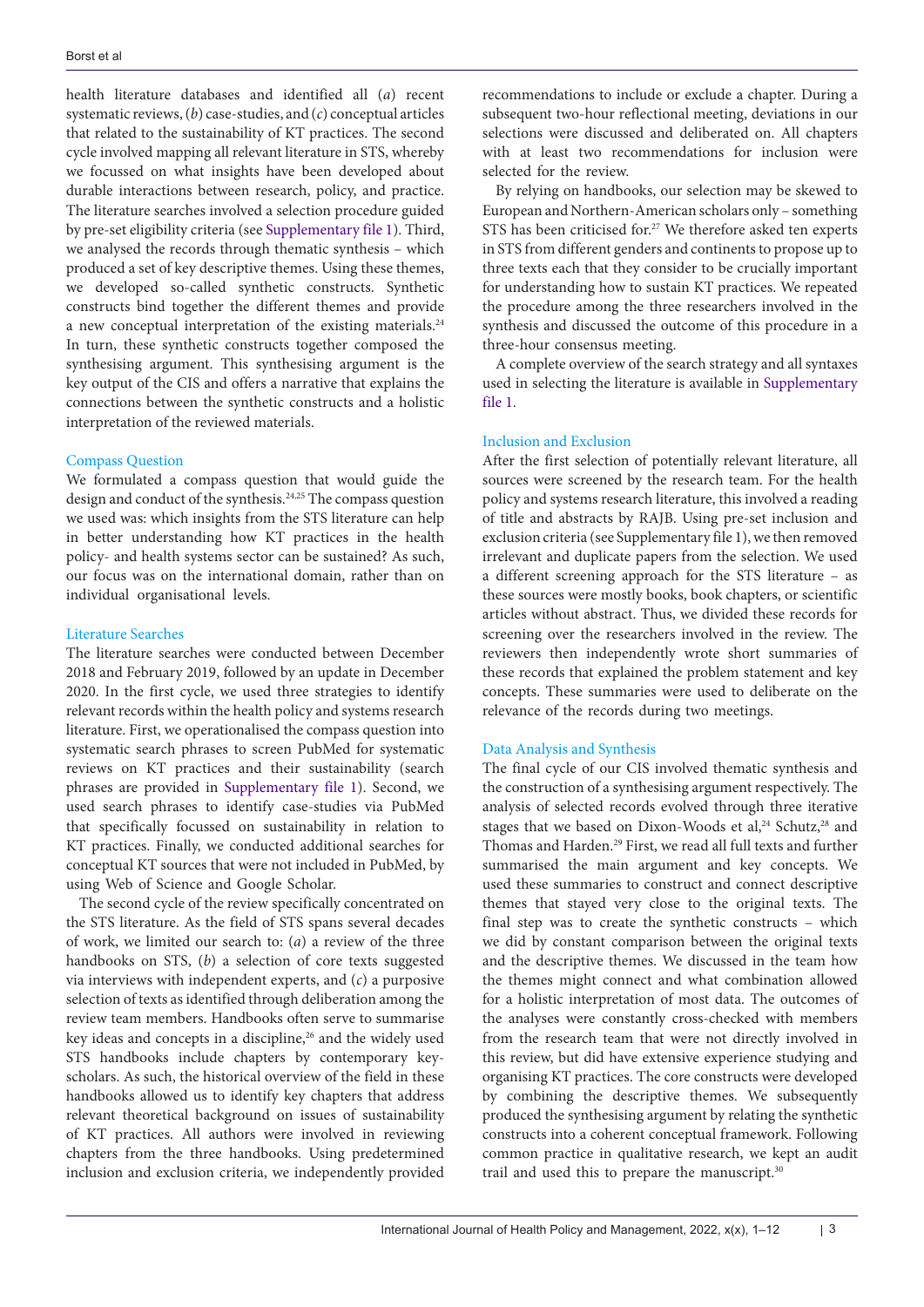#### **Results**

The findings of the review are divided into three parts. First, we discuss the search results and the selection of records. Second, we summarise the overall contribution of our framework (ie, the synthesising argument, cf. Dixon-Woods et al24) and specify how it allows for a better understanding of the sustainability of KT practices. Last, we describe in detail how the different concepts from STS and the health policy and systems research literature contribute to our conceptual framework and what role they play in the sustainability of KT practices.

#### Search Results

Our bibliographic search comprised six different sources. After deduplication, the six sources left us with a first selection of 764 records. These records were reviewed for their relevance by applying our inclusion and exclusion criteria (see [Supplementary file 1\)](#page-9-0). This excluded 681 records for various reasons, most notably because they focussed on clinical practice only, did not address KT, or the full texts were unavailable. In total, 80 records, of which 38 from the STS literature, were included in the final analysis (see [Figure 2\)](#page-3-0).

#### Synthesising Argument

In our problem statement we addressed that the health policy and systems literature on KT has produced detailed lists of factors that should be considered when organising sustainable KT practices. Such lists often mention that context is important and that institutional arrangements should be considered. At the same time, these lists offer little

description of how sustainability is achieved *in practice*. The synthesising argument of this CIS is that conceptualisations of sustainability of KT practices would benefit from a shift from viewing sustainability as an end-state, produced through a list of factors, towards *sustaining as the (often mundane) work that is required to make and keep KT practices productive*. This means that sustainability as such should not be viewed as a state, but rather as a set of *ongoing activities.* Sustaining thus becomes a process without a clear end – one that is moreover an inherent part of KT practices. To emphasise the practical efforts that are necessary to sustain KT practices, we describe this set of activities with the term *sustaining work*. Based on the literature, we distinguish between three processes of sustaining work: (*i*) translating, (*ii*) contexting, and (*iii*) institutionalising KT practices. In the subsequent sections, we will explicate for the three processes how the perspective created through this CIS differs from more conventional health policy and systems research perspectives on sustainability.

#### **Translating**

<span id="page-3-0"></span>Since the early 21st century, the health policy and systems research literature has seen a rapid increase in the use of the term 'knowledge translation.'<sup>31</sup> Initially, Lomas<sup>32</sup> spoke of translation with an emphasis on communication – especially making research knowledge more understandable to policymakers. Over time, KT gradually became depicted as an iterative and dynamic process that aimed to increase the use of research knowledge in policy and practice.33 However, the health policy and systems literature often leaves the word 'translation' unproblematised and uses the term as synonym



**Figure 2.** PRISMA Chart Showing How the Selection of Records Was Arrived at.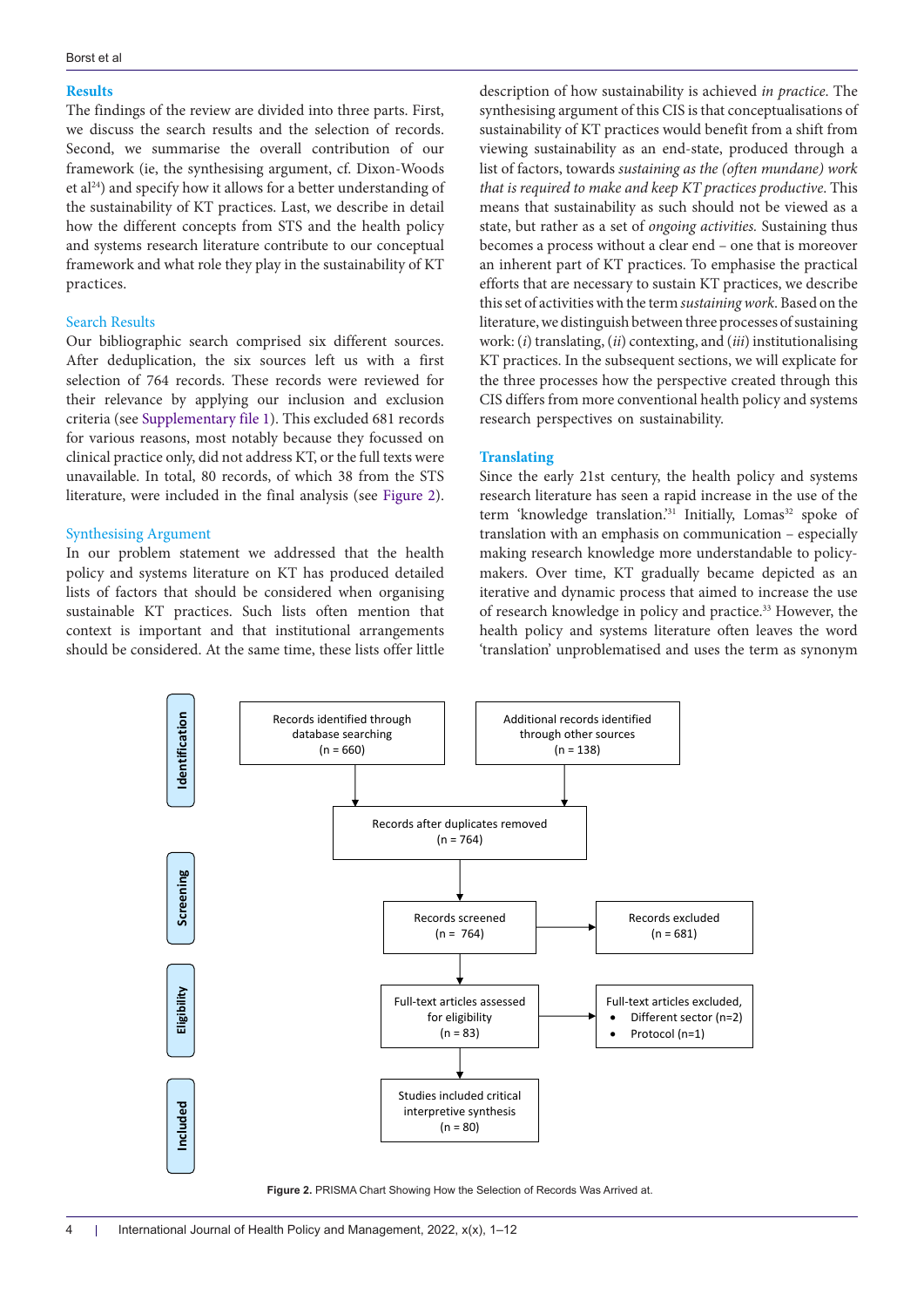for 'transfer,' 'exchange,' and 'mobilisation.'31,34 Without specifically tracing the entire etymology of 'translation,' we will show how the STS understanding of translation provides deeper insight into the sustaining of KT practices by highlighting that KT refers to a combination of transforming knowledge *and* creating new connections between actors that produce and utilise knowledge.

## *Different Understanding of Translation*

Translation as described in STS has a different meaning than in most of the health policy and systems research literature. This is partly due to the specific use and meaning of the word in French and Latin.34 In French, *translation* connotes both transformation and displacement.<sup>35</sup> Within STS, this emphasis on transformation and displacement is used to describe how networks of actors are made, and often changed, in the process of knowledge production and utilisation. Callon<sup>36</sup> described in a seminal paper on translation how this process can be characterised in four moments, that is: problematisation, interessement, enrolment, and mobilisation. These moments describe how actors first gather around a problem and potential way forward. Interessement then can be conceived as the moment that "influential actors" are linked to this potential way forward.36 Subsequently, these actors need to be assigned a role that describes what their responsibilities are. The final moment is where these actors are mobilised and made to play their role. This understanding of translation is part of actor-network theory (ANT) and underscores the constant (re-)building of networks and (strategic) work of transformation and displacement. Notably, what is an 'actor' in this regard is not stable nor confined to either social or material entities. To become an actor – that is, a human or non-human entity that can influence a course of events – needs work in itself.36

While initially used to study power relations and the development of technologies,<sup>36-39</sup> the STS understanding of translation was later widely applied to studies of knowledge production and utilisation. In particular, it has been used to better comprehend why scientific knowledge is not easily and directly applicable to places and situations other than those where the knowledge was produced. Following Latour<sup>35</sup> and Callon,<sup>40</sup> the production and utilisation of knowledge generally can be described in three translations. These three translations are each composed of the different moments as described above. The first translation happens when researchers attempt to bring something from the world into somewhat secluded and protected research spaces – think of blood samples or population data. Having retrieved their study materials, researchers work on a second translation where they manipulate properties of the study subject and expose it to all kinds of tests. The research space is made to resemble the outside world as much as reasonably possible, but is at the same time meant to protect against distortion from the outside world. This is comparable to how health scientists conduct randomised controlled trials on new interventions: test subjects are often asked to abide by a strict research protocol or regimen while still partaking in regular life. In the third translation, the researchers may aim to 'implement'

their knowledge into existing practices. But knowledge does not unproblematically move from the secluded research space to the outside world: existing practices need to change and the conditions under which the knowledge was produced in the research space need to be reproduced in the utilisation environment as well.<sup>41</sup>

## *Translation and the Transfer of Knowledge*

The STS literature has conceptualised the process of translation in different ways. The key difference between how translation is used in STS and its use in most of the health policy and systems research literature, is the emphasis on the (re)construction of so-called actor-networks. In ANT, the world is deemed to be composed of humans *and* things who can 'act' (together referred to as: actors or *actants*). These actors are bound together in networks, and such networks are constantly (re)created through translations. Earlier works have deconstructed the notion of translation into separate moments or phases.<sup>35,36</sup> What contemporary STS contributions have in common is a focus on the *places* of translation, for instance in the production and utilisation of knowledge.42,43 It is this understanding in particular that might inform efforts directed at sustaining KT practices in health policy-making processes.

In Callon et al,<sup>43</sup> the 'sociology of translation' is revisited. The authors describe that most types of research are no longer as secluded as they used to be. Apart from research in protected 'laboratories' (eg, randomised controlled trials), it has become more common to conduct 'research in the wild.' The 'wild' is meant to connote co-productive practices where knowledge is produced through interactions between secluded research and more open forms of research. Examples include citizen science and types of participatory action research. In her work on co-production, Jasanoff $44$  goes as far as to state that scientific knowledge is *always* co-produced, as interaction between researchers and other actors is inherent to doing research – albeit sometimes less explicitly so.45 Following the logic of co-production, translation is also about connecting and extending the (actor-) networks between knowledge production and -utilisation.

*Translating and the Sustaining of Knowledge Translation Practices* The STS understanding of translation brings two crucial insights to the health policy and systems research literature. The STS literature on translation suggests that KT is both about transforming knowledge as to make it utilisable, *and* about creating connections between places of knowledge production and places of knowledge utilisation that were not there before. This opposed to the health policy and systems research literatures that approaches KT as "a dynamic and iterative process that includes the synthesis, dissemination, exchange and ethically sound application of knowledge."33 The STS emphasis on connections is important, because they carry the knowledge between the different actors, and thus their productivity seems a prerequisite for doing and sustaining the KT efforts. This act of translating is somewhat comparable to what earlier health policy and systems research scholars have identified as the 'informal' part of linkage and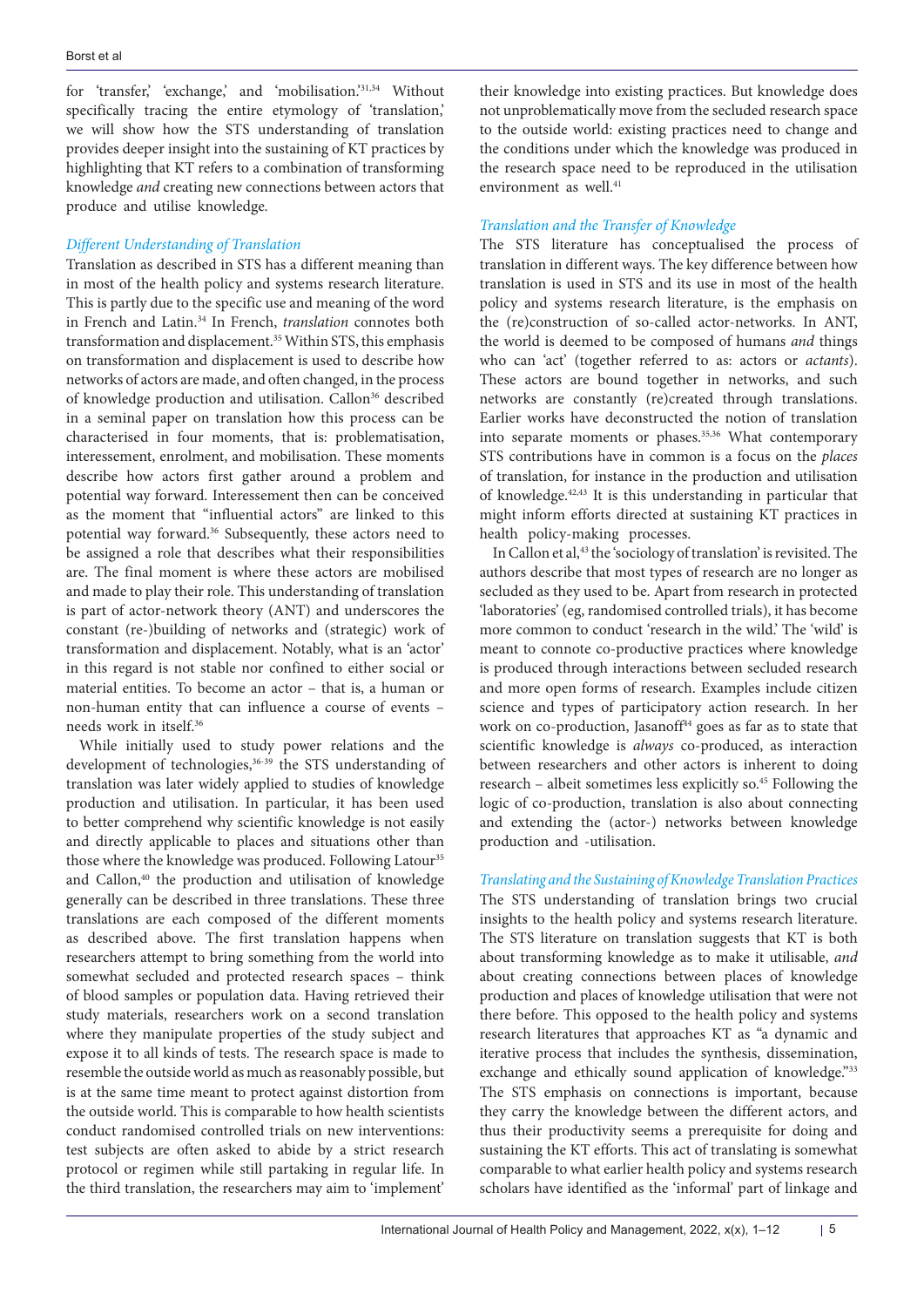exchange approaches, $46,47$  where (strategic) partnerships are actively constructed and maintained through informal collaboration. Following the STS approach to translation, such approaches are not merely informal side-activities, but an essential part of 'formal' translation work.

Second, the STS understanding of translation reiterates that (scientific) knowledge is not directly applicable for health practitioners and policy-makers – even when that knowledge is transformed in a for such communities appropriate and accessible way. The STS literature describes instead that knowledge, through its production, is always inscribed with assumptions about the environment in which it is to be used. Translating knowledge to health policy audiences then requires an opening of that black-boxed knowledge, and a mutually adaptive process where the knowledge is adapted to this new environment and the environment resembles the circumstances under which the knowledge was produced.48

In short, the STS literature suggests that *translating* takes an important role in the sustaining of KT practices. This work involves creating networks between knowledge producing communities and actors that may be seen as intended users of such knowledge, and a mutually adaptive process where both the knowledge and its supposed utilisation environment are aligned with each other.

#### **Contexting**

The health policy and systems research suggest that context plays an important role in sustaining KT practices. Within this literature, context is often seen as the conduciveness of a given environment to the implementation and routine conduct of certain KT practices. This means that context is a characteristic of that environment which is external to the KT practices themselves and that impacts those practices. The STS literature has traditionally approached context as a non-issue: context is a line in the sand that the 'implementers' of a KT practice constructed to define their intervention and the environment of the intervention. Recent STS scholarship, however, has opened the discussion on context

again and these insights may help in better understanding the role of context in sustaining KT practices. We will start this section by briefly presenting how the health policy and systems research literature conceptualises context and will subsequently describe what insights from the STS literature may enrich this perspective.

Our analysis shows that the health policy and systems research generally conceptualises the context of KT practices in two different ways. First, context is characterised as a local environment to which the KT practice needs to be attuned.<sup>49,50</sup> This process is often referred to as contextualisation, which refers both to adding 'local context' to the KT practice itself as to make it more effective (eg, presenting research knowledge in a way that is common in that specific environment), and to changing the local context to be more conducive to the KT practice. Second, context is defined as a set of contextual attributes that may act as facilitator or barrier when implementing a KT practice or other intervention. Commonly identified factors, or attributes are for instance 'financial context' or 'cultural context.'12,51-53 More generally, this perspective defines context as the "characteristics of the setting surrounding an organisation in which the implementation takes place."<sup>53</sup> In this second approach, context is clearly external to the KT practices, or in the words of Squires et al<sup>17</sup>: " $(...)$  factors that are separate from the actual intervention itself and the actors receiving the intervention, but which may nonetheless contribute to the success of the intervention."

#### *Context as Network*

<span id="page-5-0"></span>The review of the STS literature proposes a conceptualisation where KT practices and context are inherently part of the same network. This conceptualisation builds on the ANT literature within STS.<sup>54,55</sup> ANT works with three propositions, namely that: (*a*) the world exists of many intertwined networks, (*b*) these networks are constantly being (re)built, and (*c*) the nodes in the network are not merely humans, but also 'things,' or non-humans. These networks can be changed,



Figure 3. Understandings of Context. (a) shows a situation where content actors (grey triangles) are seen as conceptually distinct (solid circle) from contextual actors. The context itself is often divided in an inner context, where actors are related to the content, and an outer context that is seemingly disconnected from the content but nonetheless affects it. The alternative in (b) shows a flat ontology where all actors are connected, but an emphasis on certain parts of that network (grey triangles) can be applied – this does not require a conceptual delineation between content and context. Yet the actors outside this emphasis (white triangles) can, in their relationality, very much play a contextual role.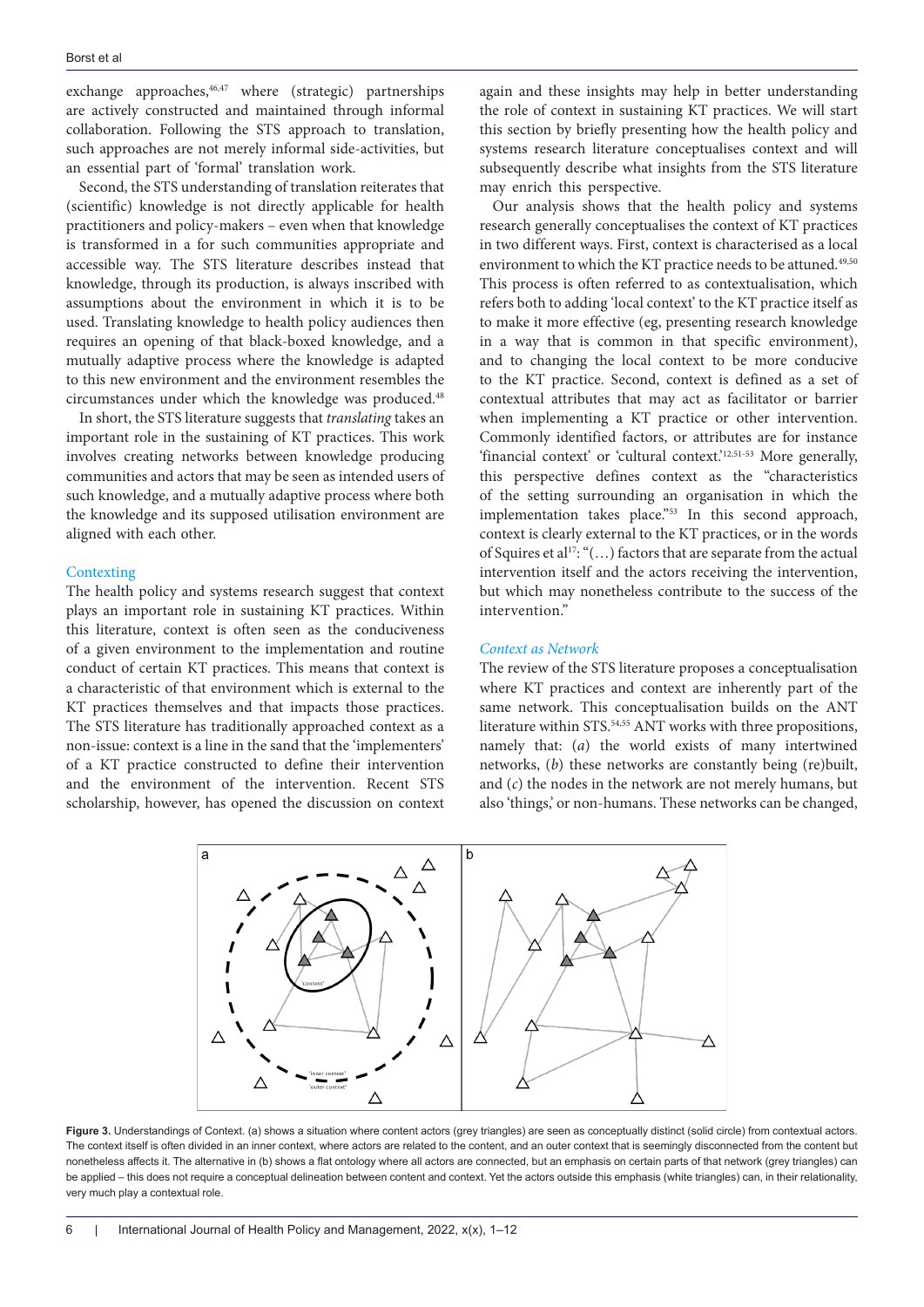with new actors being added or others being removed. This means that KT practices cannot be seen independently from the wider network in which they work (see [Figure 3b](#page-5-0)). At the same time, the KT practices themselves can be seen as a web of different actors, such as policy-makers, policy briefs (ie, a synthesis of knowledge in a form appropriate for policy audiences), invitation letters, meeting venues, etc. As such, the KT practices are not easily distinguishable from their wider environment. Usually, however, the KT practices tend to be separated for analytical purposes, or when issues or 'barriers' – such as shortages in funding or insufficient organisational support – arise. In short, this STS conceptualisation of KT practices and context argues that it is not a matter of adding context to a KT practice (cf. contextualisation), but assigning some parts within the network of the KT practice a role as context.56,57

In the STS understanding of 'contexting,' the emphasis is on the process in which actors are assigned a role as context in a given network.57 Our synthesis shows that this network conceptualisation to context still allows for speaking of 'things in their context.' But this context does not have a different status than the content it supposedly encompasses. Content and context are two different labels that refer to the same network of actors, yet the label 'content' singles out a specific group of actors within this network while excluding others. Thus, as has been argued before, $57,58$  what may be considered context and how context plays a role in KT practices is not something fixed. Instead, the role and boundaries of context are subject to continuous negotiation and judgment.<sup>59</sup> This also means that what is seen as context in one instance, can be content in another. For example, when KT practitioners seek to inform the development of new policy on a health issue they commonly construct a boundary between evidence-based interventions (the content) and elements that could distort this content, such as funding, politics, and infrastructure (the context). The contexting perspective would argue that these 'contextual elements' are very much connected to the content, and may even describe its productivity (cf. Dixon-Woods et al<sup>60</sup>). It only becomes possible to distinguish content from context by tracing how the boundaries between the two are constructed.

## *Contexting and the Sustaining of Knowledge Translation Practices*

This CIS has presented a new perspective into the role of context in sustaining KT practices. The network approach to context that is used in the STS literature (ie, contexting) emphasises that KT actors must constantly *construct contexts that work* for their practices to remain productive. STS scholars Law and Moser<sup>61</sup> use the notion of 'patchworks' to metaphorically describe that contexting is about knitting together actors in such a way that 'the fabric' (ie, the KT practice) becomes more sturdy. This is an important observation in relation to the sustaining of KT practices, as this suggests that the practices attain more stability through KT actors' ability to make contexting an explicit part of their activities. In other words: it seems crucial for KT practices to enrol contextual actors in such a way that it helps them to sustain. In that perspective, the boundary between what is considered content and context is a political and strategic one, which is constantly re-negotiated and re-located. What our synthesis then adds is that contexting is inherently part of KT activities, and not something that should *also* be done. Insight into the activity of contexting can help identify what is necessary to create a network that supports and sustains the KT practices.

#### Institutionalising

The health policy and systems research literature and the STS literature provide different accounts of the role of institutions in sustaining KT practices. Within the health policy and systems literature, institutions are often seen as relatively stable and durable structures that are necessarily social in nature.8,62 In contrast, the STS literature less explicitly focusses on institutions as subject of analysis. Instead, most of the STS literature builds on post-structuralist philosophy to describe how phenomena like infrastructures and networks can work institutionally. STS descriptions of institutions have in common that they conceptualise them as inherently unstable, dynamic, and mediated through materiality.43,63-66

In the health policy and systems research literature, institutionalisation is seen as a way to make KT practices sustainable.<sup>67</sup> Institutionalisation, in this case, equals a process where KT practices are linked to specific institutions, or the construction of new institutions (eg, regulation that requires health policies to be evidence-informed, see Ongolo-Zogo et al, $10$  and Tricco et al $6$ ). The idea is that this process of institutionalisation provides the KT practices with a certain "staying power."<sup>5,68</sup> Davies and Edwards,<sup>5</sup> quoting Goodman and Steckler,<sup>69</sup> use the notion of 'staying power' to connote the "endurance of change" and how that change "becomes part of everyday activities or normal practices in an organization." How institutionalisation for KT practices can be achieved remains largely unclear, as most of the health policy and systems research literature is concerned with studying the extent to which KT practices have already been institutionalised and what institutional factors may have facilitated that process. There is little health policy and systems research into the relatively mundane work that is required to institutionalise KT practices.

#### *Working With Institutions*

Through our review, a different understanding of institutions and institutionalism emerges. This sociological understanding builds on how Lascoumes and Le Gales<sup>66</sup> write about institutions. In their descriptions, institutions are seen as a "more or less coordinated set of rules and procedures that governs the interactions and behaviours of actors and organisations.<sup>"66</sup> The emphasis in this sociological understanding is on the fact that institutions may sometimes be less coordinated, and that they *govern* – instead of structure – behaviours of actors. This understanding thus moves away from seeing institutions as structures that act as facilitators or barriers of human behaviour only. Instead, following Colyvas and Jonsson<sup>70</sup> institutions work as temporary fundaments that provide (new) practices with some stability. It is this dynamic approach to institutions that may help in understanding how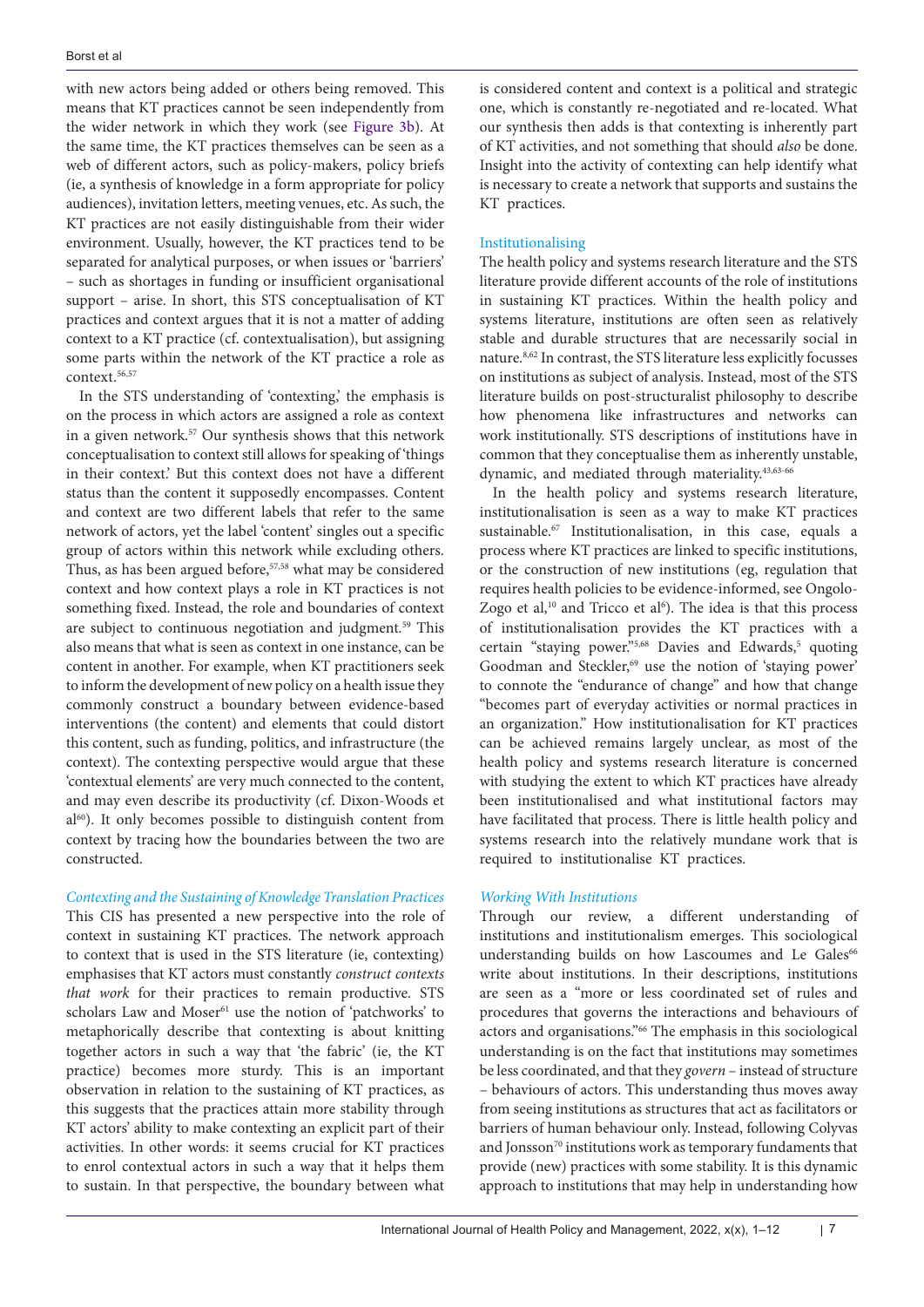KT practices can be sustained: the extent to which institutions aid the sustaining of KT practices is defined in how KT actors *work* with institutions. We will expand on this understanding in the paragraphs below.

Most of the STS literature does not explicitly write about institutions, but focusses on how other phenomena can work institutionally. The idea of this shift is that focussing on what institutions precisely are is less productive than showing how some compositions can provide a (temporary) fundament to activities. A concept that is commonly used to describe such fundaments is that of infrastructures. With infrastructures, the STS literature refers to "the prior work (be it building, organization, agreement on standards, and so forth) that supports and enables the activity we are really engaged in doing."71 These infrastructures are not backgrounded, but very much entangled with the practices that they provide a fundament to.<sup>72,73</sup> More importantly, the focus is on how such infrastructures can be made and used.73 The implication of this perspective for the health policy and systems research literature is a shift from looking at institutionalisation (as outcome) of KT practices towards better understanding how the institutionalising (as activity) of KT practices works.

There is a wide literature that specifically seeks to understand how actors work with institutions. This literature on 'institutional work' is not specifically part of STS literature, but institutional work is increasingly considered in empirical studies of STS-associated scholars (eg, Wallenburg et al<sup>74</sup> and van de Bovenkamp et al<sup>75</sup>). Institutional work literature moves away from conceiving institutions as static compositions, and instead focusses on the work that actors put in creating, sustaining, and disrupting institutions.<sup>76</sup> In this sense, institutions are strategically used to pursue objectives (cf. Callon<sup>77</sup>). Bijker et al<sup>78</sup> for instance showed how the status of a National Health Council as prestigious advisory institute bestows legitimacy upon the advises it puts forth. Similarly, Van de Bovenkamp et al<sup>75</sup> showed how hospital directors do institutional work on a daily basis, for instance by using the Healthcare Inspectorate to settle debates between medical specialists. In short, this literature on institutional work holds that the role of institutions, and how stable or durable they are, is defined in how actors interpret and work with institutions.76,79,80

# *Institutionalising and the Sustaining of Knowledge Translation Practices*

Following the STS perspective on institutions, we may conclude that institutionalising KT practices involves actively and strategically using institutions to sustain KT practices. The key difference between this perspective and how the health policy and systems research literature commonly writes about institutionalisation is the emphasis on how KT actors *work with* institutions in their daily practices. The emphasis is not on the process of institutionalisation at such, but on how KT actors use institutions such as academia, medicine, or advocacy groups to continuously be able to affect health policy or clinical practice. In short, the sustaining of KT practices depends partly on the extent to which KT actors use institutions to make and keep their KT practices productive.

#### **Discussion**

The aim of this CIS was to identify and explain those processes, activities, and efforts that facilitate the sustaining of KT practices in health policy-making processes. In our CIS, we reviewed the health policy and systems research literature and the STS literature that focussed on sustainability and KT. The main finding of our CIS is that common perspectives on the sustainability of KT practices focus on descriptions of end-states. Such descriptions offer important insight into what sustainability of KT practices looks like, but impair our understanding of how such states of sustainability are achieved and maintained. Thus, the synthesising argument of this CIS is that *conceptualisations of sustainability of KT practices would benefit from a shift from viewing sustainability as an end-state towards sustaining as the (often mundane) work that is required to make and keep KT practices productive*. In the literature we noticed that this *sustaining work* can be divided into three work processes. Our proposition is that these processes of *translating*, *contexting*, and *institutionalising* together can both explain and guide the sustaining of KT practices.

The first sustaining work process that we described in our synthesis was that of translating. We showed how the literature describes that translating involves both transformation of knowledge and the creation of connections. Traditionally, the focus of studies on KT is mainly on how (scientific) knowledge is transformed as to make it utilisable. Here, most emphasis is placed on the 'packaging' of such knowledge, often referred to by terms such as 'knowledge product' or 'tool.'81 Less emphasis is on the connections that are sought to carry such knowledge products and particularly the process in which such connections are made and maintained. Our synthesis suggests that this second element to translating is an important part of keeping KT practices productive. The observation that (social) connections between KT actors and the communities they work with are important is not new to the health policy and systems research literature,<sup>82,83</sup> but the extent to which these connections affect the actual sustaining of KT practices remains undervalued.84-86

Beside the process of translating, we also identified the process of contexting and institutionalising as important elements of sustaining work. Contexting of KT practices refers to the ongoing work of actors directed at *constructing contexts that work* and enrolling these contextual elements in such a way that their practices remain productive (cf. Borst et al $^{87}$ ). This understanding moves away from context as a list of factors and instead proposes to disentangle how certain interventions or practices tie into their wider environment. In case of KT practices, this is often about creating 'patchworks'<sup>61</sup> of actors that can support the KT practices. An example could be how KT actors work to combine funding from different projects to sustain their core activities,<sup>88</sup> or how policy-makers are engaged early on in a KT process as to create ownership and political buy-in.10 Finally, institutionalising KT practices refers to the strategic use of institutions as to create a (temporary) fundament on which KT practices can be organised. This institutional work offers the KT practices a certain durability by creating a relatively protected 'environment' that is less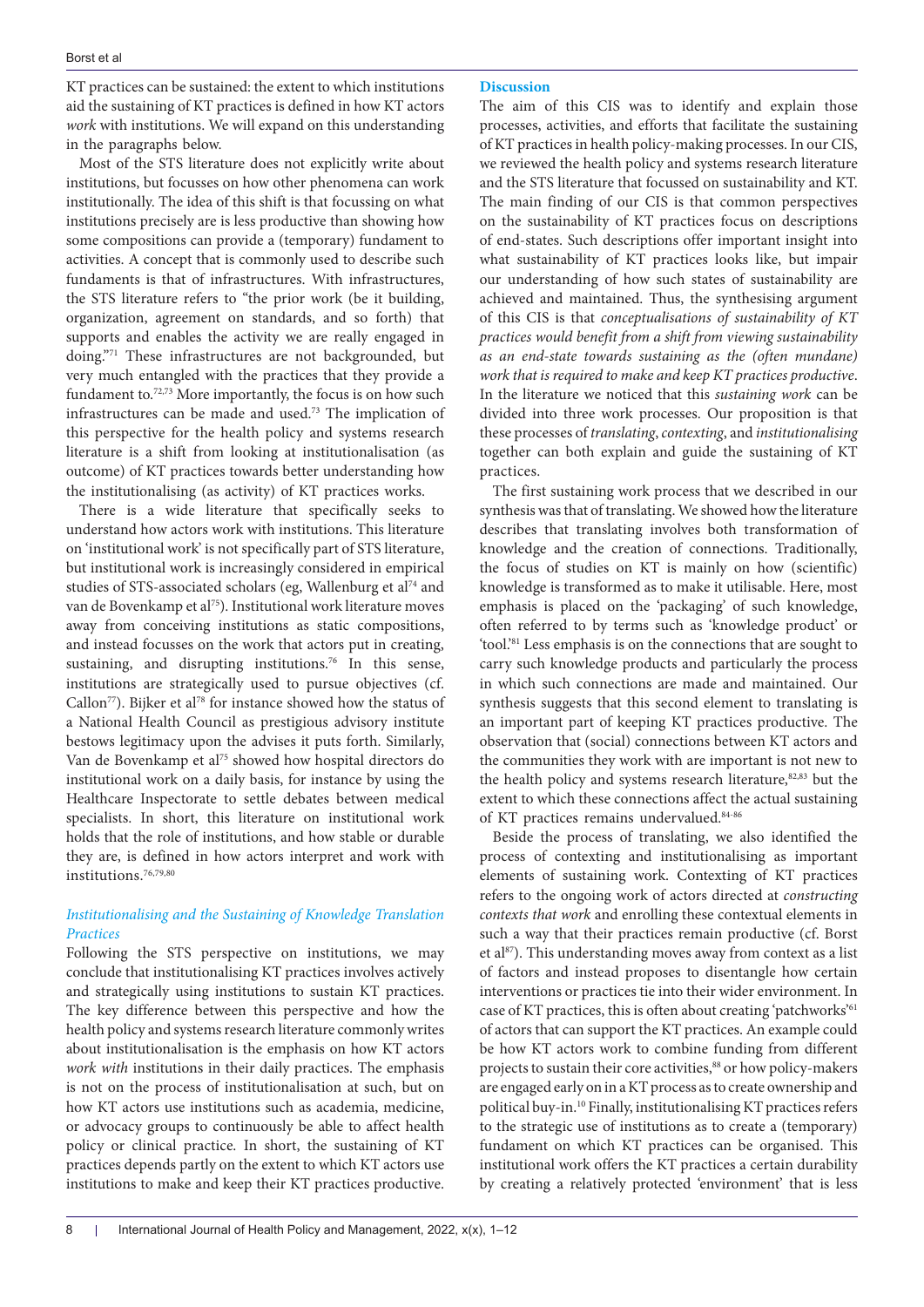prone to political tides and financial instabilities.<sup>89,90</sup> This environment itself can be actively constructed by situating KT practitioners within institutions such as academia or medical practice, or by creating productive dependencies with institutions that provide the KT practitioners with legitimacy.

## Reflection on the Critical Interpretive Synthesis Approach

Our review aimed to create a more dynamic and practicecentred theoretical perspective on the sustainability of KT practices by enriching the health policy and systems research literature with STS literature on sustainability and KT. We used a CIS approach to reviewing these literatures, because this approach is particularly useful for synthesising heterogenous literatures with disputes over certain concepts, and when the aim is to build new theory. Our particular use of the CIS approach presented several limitations. First, a large part of the STS literature is published in books and essays that are not necessarily indexed in scientific search engines. We attempted to overcome this issue by using expert suggestions and by reviewing all available handbooks on STS. Despite repeated invitations, not all contacted experts responded to our requests and some of their contributions were more extensive than others. Second, our use of handbooks to arrive at key STS insights may have steered the review away from more recent insights in this literature. However, both limitations were transcended as much as possible by triangulating data sources. Besides, as KT has been a central theme of the STS literature since the onset, it seems less likely that recent developments in STS would alter the overall contribution of that literature.

In addition to forementioned reflections, our review approach also presented a more methodological challenge to attempting to synthesise insights from two disparate literatures. As with most bodies of literature, the boundaries are subject to how scholars work and reproduce them.<sup>91</sup> In delineating STS and health policy and systems research, we ourselves created a binary which may not always be that clear-cut. There are several traditions within health policy and systems research where more socially scientific infused theories are used to understand, and practice, KT, these include integrated KT<sup>86</sup> and complexity sciences.<sup>92</sup> Scholars in these traditions translate, much like ourselves, concepts and frameworks between the different fields. Yet, we argue that the fields remain positioned on different sides of an 'epistemic divide.' STS scholars position themselves on the constructivist side of the divide and understand KT as a situated and contingent practice in which new connections between different actors are constantly (re)made – and that knowledge is shaped in this process. Scholars in health policy and systems research, including more social scientific extensions of that field, commonly use a realist epistemology and emphasise that KT is about using 'rigorous' methodology to objectively produce scientific knowledge that is equipped for informing (and improving) policies and independent of social relations. The latter understanding is thus much more restrictive and normative about what KT 'is.' Besides, STS scholars would argue that knowledge/policy interactions largely work through more relational, mundane, and unstructured practices.<sup>93</sup> We

see this epistemic divide as an important argument in favour of doing syntheses like the current one, where we may "foster conceptual and empirical cross-pollinations"94 between health policy and systems research and STS.

A final potential limitation concerns the absence of a published protocol, or registration, prior to conducting this review. While we did construct a protocol and registered this protocol as part of our university regulations, it is common practice in health policy and systems research to publish such a protocol in a scientific journal or online registration service (eg, PROSPERO). A prominent logic behind this practice is the reduction of publication bias and increase of the study's replicability. While this can be relevant for systematic reviews, we argue that this logic does not fit a review practice that is mostly interpretive and iterative and thereby inherently impossible to replicate in full.

## Recommendations for Further Study

Following the sustaining work perspective we developed in this CIS, and its emphasis on three core processes, we suggest three concrete recommendations for empirical research. The first recommendation concerns empirical study of how KT actors work with institutions. In contemporary health policy and systems research, much use is made of institutional theory to better grasp institutionalisation of, among other things, knowledge platforms.<sup>62</sup> Our synthesis suggests a focus on how institutions are strategically used instead.75,95 This involves studying what actors do to create, change, or dispute institutions. The second recommendation for research concerns studying the way actors work with context in practice. In a similar way to institutional work, we think it can be valuable to see how and why actors designate things a role as context (cf. Kleinhout-Vliek et al<sup>96</sup>). We anticipate that situated descriptions of contexting may be translated into capacity-building workshops for KT actors. For instance, by educating KT actors on the importance of building relationships with key actors, or how to tinker with project funding. Finally, we envision using the notion of translating to map how KT actors construct networks and translate knowledge in practice, and to draw further lessons from these efforts (cf. Borst et al<sup>87</sup>).

## **Conclusion**

The aim of this CIS was to identify and explain those processes, activities, and efforts that facilitate the sustaining of KT practices in health policy-making processes. The CIS has resulted in a new perspective on sustaining KT practices that shifts from sustainability as an end-state towards sustaining as the (often mundane) work that is required to make and keep KT practices productive. We have described this perspective as sustaining work to emphasise the practical efforts that are necessary to sustain KT practices. In the literature, we identified three processes of sustaining work: (*i*) translating, (*ii*) contexting, and (*iii*) institutionalising KT practices. Our suggestions are that these processes can guide empirical study of sustaining work and that these empirical insights, combined with this CIS, can inform training programmes for KT actors.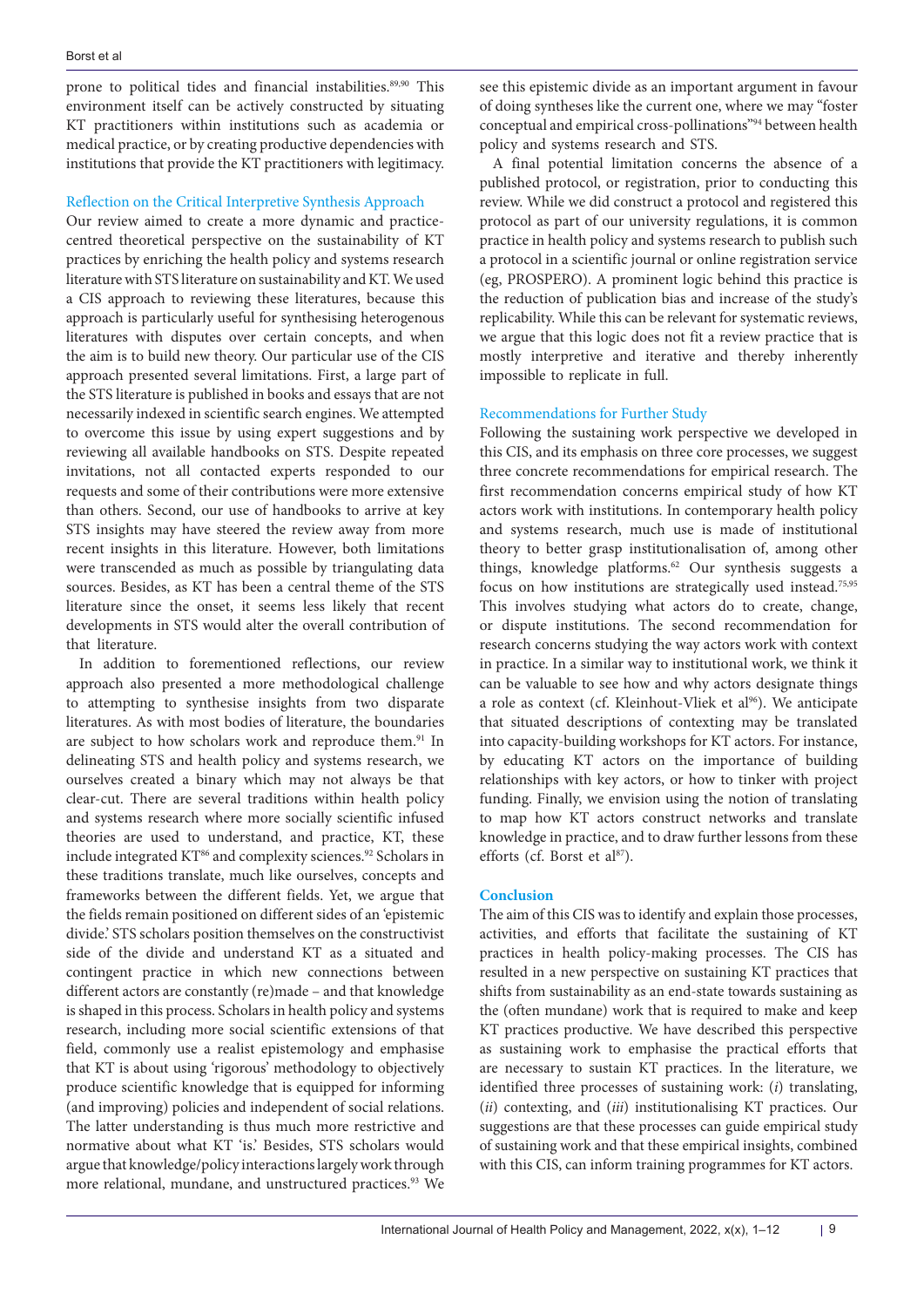### **Acknowledgements**

The authors would like to express their gratitude to Ruth Stewart, Andrea Wojcik, Maarten Kok, Martin Meremikwu, and Tom van der Grinten for their constructive comments on earlier versions of this manuscript.

#### **Ethical issues**

Not applicable.

#### **Competing interests**

Authors declare that they have no competing interests.

#### **Authors' contributions**

RAJB wrote the first draft of the manuscript and revised the manuscript accordingly. All authors were involved in selecting and reviewing the manuscripts for the review, discussing the results, and contributed to the final manuscript.

#### **Funding**

This work was supported by the Netherlands Organisation for Scientific Research through its WOTRO Science for Using Research Evidence (SURe) programme (W 08.117.103).

#### **Supplementary files**

<span id="page-9-0"></span>[Supplementary file 1](https://www.ijhpm.com/jufile?ar_sfile=58594). Search phrases and Eligibility Criteria.

#### **References**

- 1. Kasonde JM, Campbell S. Creating a knowledge translation platform: nine lessons from the Zambia Forum for Health Research. *Health Res Policy Syst*. 2012;10:31. doi[:10.1186/1478-4505-10-31](https://doi.org/10.1186/1478-4505-10-31)
- 2. Grimshaw JM, Eccles MP, Lavis JN, Hill SJ, Squires JE. Knowledge translation of research findings. *Implement Sci*. 2012;7:50. doi:[10.1186/1748-5908-7-50](https://doi.org/10.1186/1748-5908-7-50)
- 3. Nguyen T, Graham ID, Mrklas KJ, et al. How does integrated knowledge translation (IKT) compare to other collaborative research approaches to generating and translating knowledge? Learning from experts in the field. *Health Res Policy Syst*. 2020;18(1):35. doi[:10.1186/s12961-020-0539-6](https://doi.org/10.1186/s12961-020-0539-6)
- 4. Partridge ACR, Mansilla C, Randhawa H, Lavis JN, El-Jardali F, Sewankambo NK. Lessons learned from descriptions and evaluations of knowledge translation platforms supporting evidence-informed policymaking in low- and middle-income countries: a systematic review. *Health Res Policy Syst*. 2020;18(1):127. doi:[10.1186/s12961-020-00626-5](https://doi.org/10.1186/s12961-020-00626-5)
- 5. Davies B, Edwards N. Sustaining knowledge use. In: Straus SE, Tetroe J, Graham ID, eds. *Knowledge Translation in Health Care: Moving from Evidence to Practice*. 2nd ed. Chichester, UK: BMJ Books; 2013:237-248.
- 6. Tricco AC, Ashoor HM, Cardoso R, et al. Sustainability of knowledge translation interventions in healthcare decision-making: a scoping review. *Implement Sci*. 2016;11:55. doi:[10.1186/s13012-016-0421-7](https://doi.org/10.1186/s13012-016-0421-7)
- 7. Andermann A, Pang T, Newton JN, Davis A, Panisset U. Evidence for Health II: overcoming barriers to using evidence in policy and practice. *Health Res Policy Syst*. 2016;14:17. doi[:10.1186/s12961-016-0086-3](https://doi.org/10.1186/s12961-016-0086-3)
- 8. Koon AD, Windmeyer L, Bigdeli M, et al. A scoping review of the uses and institutionalisation of knowledge for health policy in low- and middleincome countries. *Health Res Policy Syst*. 2020;18(1):7. doi:[10.1186/](https://doi.org/10.1186/s12961-019-0522-2) [s12961-019-0522-2](https://doi.org/10.1186/s12961-019-0522-2)
- 9. El-Jardali F, Lavis J, Moat K, Pantoja T, Ataya N. Capturing lessons learned from evidence-to-policy initiatives through structured reflection. *Health Res Policy Syst*. 2014;12:2. doi[:10.1186/1478-4505-12-2](https://doi.org/10.1186/1478-4505-12-2)
- 10. Ongolo-Zogo P, Lavis JN, Tomson G, Sewankambo NK. Assessing the influence of knowledge translation platforms on health system policy processes to achieve the health millennium development goals in Cameroon and Uganda: a comparative case study. *Health Policy Plan*. 2018;33(4):539-554. doi:[10.1093/heapol/czx194](https://doi.org/10.1093/heapol/czx194)
- 11. Moore JE, Mascarenhas A, Bain J, Straus SE. Developing a comprehensive definition of sustainability. *Implement Sci*. 2017;12(1):110. doi:[10.1186/s13012-017-0637-1](https://doi.org/10.1186/s13012-017-0637-1)
- 12. Moat KA, Lavis JN, Abelson J. How contexts and issues influence the use of policy-relevant research syntheses: a critical interpretive synthesis. *Milbank Q*. 2013;91(3):604-648. doi:[10.1111/1468-0009.12026](https://doi.org/10.1111/1468-0009.12026)
- 13. Lavis JN, Lomas J, Hamid M, Sewankambo NK. Assessing country-level efforts to link research to action. *Bull World Health Organ*. 2006;84(8):620- 628. doi:[10.2471/blt.06.030312](https://doi.org/10.2471/blt.06.030312)
- 14. Al Sabahi S, Wilson MG, Lavis JN, El-Jardali F, Moat K, Vélez M. Examining and contextualizing approaches to establish policy support organizations-a critical interpretive synthesis. *Int J Health Policy Manag*. 2020. doi[:10.34172/ijhpm.2020.181](https://doi.org/10.34172/ijhpm.2020.181)
- 15. Lavis JN. Research, public policymaking, and knowledge-translation processes: Canadian efforts to build bridges. *J Contin Educ Health Prof*. 2006;26(1):37-45. doi:[10.1002/chp.49](https://doi.org/10.1002/chp.49)
- 16. Chew S, Armstrong N, Martin G. Institutionalising knowledge brokering as a sustainable knowledge translation solution in healthcare: how can it work in practice? *Evid Policy*. 2013;9(3):335-351. doi:[10.1332/174426413x662734](https://doi.org/10.1332/174426413x662734)
- 17. Squires JE, Aloisio LD, Grimshaw JM, et al. Attributes of context relevant to healthcare professionals' use of research evidence in clinical practice: a multi-study analysis. *Implement Sci*. 2019;14(1):52. doi[:10.1186/](https://doi.org/10.1186/s13012-019-0900-84) [s13012-019-0900-8](https://doi.org/10.1186/s13012-019-0900-84)
- 18. Kitson A, Brook A, Harvey G, et al. Using complexity and network concepts to inform healthcare knowledge translation. *Int J Health Policy Manag*. 2018;7(3):231-243. doi[:10.15171/ijhpm.2017.79](https://doi.org/10.15171/ijhpm.2017.79)
- 19. Meier N, Dopson S. *Context in Action and How to Study It: Illustrations from Health Care*. Oxford, United Kingdom: Oxford University Press; 2019.
- 20. Behague D, Tawiah C, Rosato M, Some T, Morrison J. Evidence-based policy-making: the implications of globally-applicable research for contextspecific problem-solving in developing countries. *Soc Sci Med*. 2009; 69(10):1539-1546. doi[:10.1016/j.socscimed.2009.08.006](https://doi.org/10.1016/j.socscimed.2009.08.006)
- 21. May C. Agency and implementation: understanding the embedding of healthcare innovations in practice. *Soc Sci Med*. 2013;78:26-33. doi:[10.1016/j.socscimed.2012.11.021](https://doi.org/10.1016/j.socscimed.2012.11.021)
- 22. Sismondo S. *An Introduction to Science and Technology Studies*. 2nd ed. Chichester, UK: Wiley-Blackwell; 2010.
- 23. Lynch M. *Scientific Practice and Ordinary Action*. Cambridge University Press; 1994. doi[:10.1017/cbo9780511625473](https://doi.org/10.1017/cbo9780511625473)
- 24. Dixon-Woods M, Cavers D, Agarwal S, et al. Conducting a critical interpretive synthesis of the literature on access to healthcare by vulnerable groups. *BMC Med Res Methodol*. 2006;6:35. doi[:10.1186/1471-2288-6-35](https://doi.org/10.1186/1471-2288-6-353)
- 25. Eakin JM, Mykhalovskiy E. Reframing the evaluation of qualitative health research: reflections on a review of appraisal guidelines in the health sciences. *J Eval Clin Pract*. 2003;9(2):187-194. doi[:10.1046/j.1365-](https://doi.org/10.1046/j.1365-2753.2003.00392.x) [2753.2003.00392.x](https://doi.org/10.1046/j.1365-2753.2003.00392.x)
- 26. Milojević S, Sugimoto CR, Larivière V, Thelwall M, Ding Y. The role of handbooks in knowledge creation and diffusion: a case of science and technology studies. *J Informetr*. 2014;8(3):693-709. doi[:10.1016/j.](https://doi.org/10.1016/j.joi.2014.06.003) [joi.2014.06.003](https://doi.org/10.1016/j.joi.2014.06.003)
- 27. Harding S. *The Postcolonial Science and Technology Studies Reader*. Durham and London: Duke University Press; 2011.
- 28. Schutz A. *Collected Papers I: The Problem of Social Reality*. In: Natanson M, ed. The Hague: Martinus Nijhoff; 1962.
- 29. Thomas J, Harden A. Methods for the thematic synthesis of qualitative research in systematic reviews. *BMC Med Res Methodol*. 2008;8:45. doi:[10.1186/1471-2288-8-45](https://doi.org/10.1186/1471-2288-8-45)
- 30. Yanow D, Schwartz-Shea P. *Interpretation and Method: Empirical Research Methods and the Interpretive Turn*. Armonk, New York: M.E. Sharpe; 2015.
- 31. Graham ID, Logan J, Harrison MB, et al. Lost in knowledge translation: time for a map? *J Contin Educ Health Prof*. 2006;26(1):13-24. doi:10.1002/ chp.47
- 32. Lomas J. *Improving Research Dissemination and Uptake in the Health Sector: Beyond the Sound of One Hand Clapping*. Hamilton, Ontario: Centre for Health Economics and Policy Analysis; 1997.
- 33. Straus SE, Tetroe J, Graham I. Defining knowledge translation. *CMAJ*. 2009;181(3-4):165-168. doi:[10.1503/cmaj.081229](https://doi.org/10.1503/cmaj.081229)
- 34. Freeman R. What is "translation"? *Evid Policy*. 2009;5(4):429-447. doi:[10.1332/174426409x478770](https://doi.org/10.1332/174426409x478770)
- 35. Latour B. *Science in Action: How to Follow Scientists and Engineers Through Society*. 8th ed. Cambridge, MA: Harvard University Press; 1987.
- 36. Callon M. Some elements of a sociology of translation: domestication of the scallops and the fishermen of St Brieuc Bay. In: Law J, ed. *Power, Action and Belief: A New Sociology of Knowledge?* London: Routledge & Kegan Paul; 1986:196-223.
- 37. Callon M. The sociology of an actor-network: the case of the electric vehicle. In: Callon M, Law J, Rip A, eds. *Mapping the Dynamics of Science and Technology*. London: Palgrave Macmillan; 1986:19-35.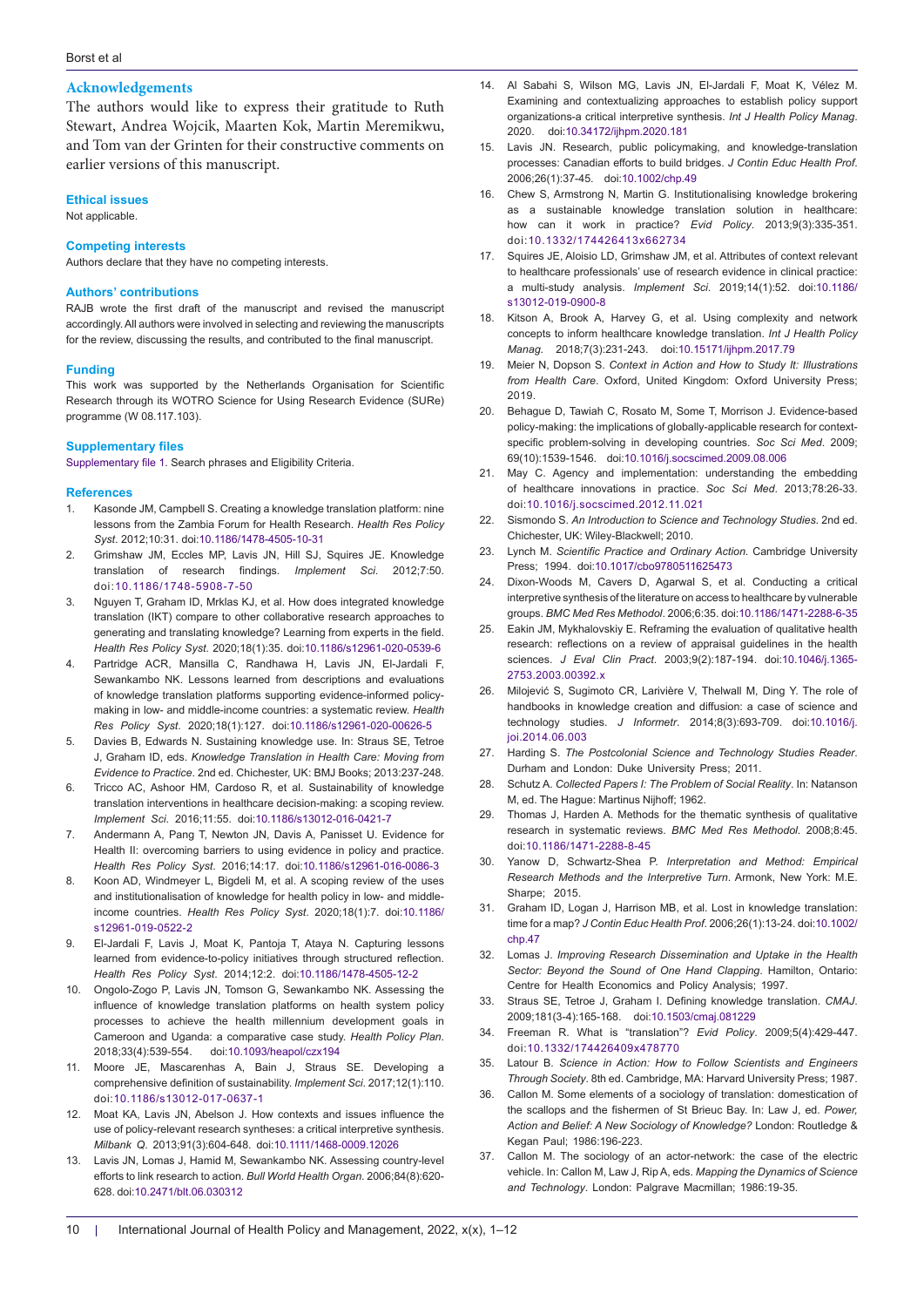- 38. Callon M. Struggles and negotiations to define what is problematic and what is not: The Socio-Logic of Translation. In: Knorr KD, Krohn R, Whitley R, eds. *The Social Process of Scientific Investigation*. Dordrecht, Holland: Reidel Publishing Company; 1981:197-220. doi:[10.1007/978-94-](https://doi.org/10.1007/978-94-009-9109-5_8) [009-9109-5\\_8](https://doi.org/10.1007/978-94-009-9109-5_8)
- 39. Callon M, Latour B. Unscrewing the big Leviathan: how actors macrostructure reality and how sociologists help them to do so. In: Cetina KK, Cicourel AV, eds. *Advances in Social Theory and Methodology: Toward an Integration of Micro- and Macro-Sociologies*. London: Routledge & Kegan Paul; 1981:277-303.
- 40. Callon M. *La Science et Ses Réseaux. Genèse et Circulation des Faits Scientifiques*. Paris: La Découverte; 1989.
- 41. Latour B. Circulating reference: sampling the soil in the Amazon forest. In: *Pandora's Hope: Essays on the Reality of Science Studies*. Cambridge, MA: Harvard University Press; 1999:24-79.
- 42. Rip A. Utilization of research: a sociology of knowledge perspective. In: *Utilization of Research for Development Cooperation. Linking Knowledge Production to Development Policy and Practice*. The Hague: Netherlands Development Assistance Research Council (RAWOO); 2001:13-17.
- 43. Callon M, Lascoumes P, Barthe Y. *Acting in an Uncertain World: An Essay on Technical Democracy*. Cambridge, Massachusetts: The MIT Press; 2009.
- 44. Jasanoff S. *States of Knowledge: The Co-Production of Science and the Social Order*. New York: Routledge; 2004.
- 45. Wehrens R. Beyond two communities from research utilization and knowledge translation to co-production? *Public Health*. 2014;128(6):545- 551. doi:[10.1016/j.puhe.2014.02.004](https://doi.org/10.1016/j.puhe.2014.02.004)
- 46. Goering P, Butterill D, Jacobson N, Sturtevant D. Linkage and exchange at the organizational level: a model of collaboration between research and policy. *J Health Serv Res Policy*. 2003;8 Suppl 2:14-19. doi:[10.1258/135581903322405126](https://doi.org/10.1258/135581903322405126)
- 47. Jacobson N, Butterill D, Goering P. Development of a framework for knowledge translation: understanding user context. *J Health Serv Res Policy*. 2003;8(2):94-99. doi[:10.1258/135581903321466067](https://doi.org/10.1258/135581903321466067)
- 48. Kok MO, Vaandrager L, Bal R, Schuit J. Practitioner opinions on health promotion interventions that work: opening the 'black box' of a linear evidence-based approach. *Soc Sci Med*. 2012;74(5):715-723. doi:[10.1016/j.socscimed.2011.11.021](https://doi.org/10.1016/j.socscimed.2011.11.021)
- 49. Bornstein S, Baker R, Navarro P, Mackey S, Speed D, Sullivan M. Putting research in place: an innovative approach to providing contextualized evidence synthesis for decision makers. *Syst Rev*. 2017;6(1):218. doi:[10.1186/s13643-017-0606-4](https://doi.org/10.1186/s13643-017-0606-4)
- 50. Robert G, Fulop N. *Perspectives on Context; The Role of Context in Successful Improvement*. Vol 22. London: Health Foundation; 2014.
- 51. Abelson J, Forest PG, Eyles J, Casebeer A, Martin E, Mackean G. Examining the role of context in the implementation of a deliberative public participation experiment: results from a Canadian comparative study. *Soc Sci Med*. 2007;64(10):2115-2128. doi:[10.1016/j.socscimed.2007.01.013](https://doi.org/10.1016/j.socscimed.2007.01.013)
- 52. Cammer A, Morgan D, Stewart N, et al. The Hidden Complexity of Long-Term Care: how context mediates knowledge translation and use of best practices. *Gerontologist*. 2014;54(6):1013-1023. doi[:10.1093/geront/](https://doi.org/10.1093/geront/gnt068) [gnt068](https://doi.org/10.1093/geront/gnt068)
- 53. Ziemann A, Brown L, Sadler E, Ocloo J, Boaz A, Sandall J. Influence of external contextual factors on the implementation of health and social care interventions into practice within or across countries-a protocol for a 'best fit' framework synthesis. *Syst Rev*. 2019;8(1):258. doi:[10.1186/](https://doi.org/10.1186/s13643-019-1180-8) [s13643-019-1180-8](https://doi.org/10.1186/s13643-019-1180-8)
- 54. Watson-Verran H, Turnbull D. Science and other indigenous knowledge systems. In: Jasanoff S, Markle GE, Petersen JC, Pinch T, eds. *Handbook of Science and Technology Studies*. 2nd ed. SAGE Publications; 1995:114-139.
- 55. Latour B. *Reassembling the Social: An Introduction to Actor-Network-Theory*. Oxford: Oxford University Press; 2005.
- 56. Asdal K. Contexts in action—and the future of the past in STS. *Sci Technol Human Values*. 2012;37(4):379-403. doi[:10.1177/0162243912438271](https://doi.org/10.1177/0162243912438271)
- 57. Asdal K, Moser I. Experiments in context and contexting. *Sci Technol Human Values*. 2012;37(4):291-306. doi[:10.1177/0162243912449749](https://doi.org/10.1177/0162243912449749)
- 58. Gabbay J, Le May A. *Practice-Based Evidence for Healthcare: Clinical Mindlines*. Abingdon, United Kingdom: Routledge; 2011.
- 59. Gieryn TF. Boundaries of science. In: Jasanoff S, Markle GE, Petersen JC, Pinch T, eds. *Handbook of Science and Technology Studies*. 2nd ed. Thousand Oaks: SAGE Publications; 1995:392-444.

doi:[10.4135/9781412990127](https://doi.org/10.4135/9781412990127)

- 60. Dixon-Woods M, Bosk CL, Aveling EL, Goeschel CA, Pronovost PJ. Explaining Michigan: developing an ex post theory of a quality improvement program. *Milbank Q*. 2011;89(2):167-205. doi[:10.1111/](https://doi.org/10.1111/j.1468-0009.2011.00625.x) [j.1468-0009.2011.00625.x](https://doi.org/10.1111/j.1468-0009.2011.00625.x)
- 61. Law J, Moser I. Contexts and culling. *Sci Technol Human Values*. 2012; 37(4):332-354. doi[:10.1177/0162243911425055](https://doi.org/10.1177/0162243911425055)
- 62. Sriram V, Bennett S, Raman VR, Sheikh K. Developing the National Knowledge Platform in India: a policy and institutional analysis. *Health Res Policy Syst*. 2018;16(1):13. doi[:10.1186/s12961-018-0283-3](https://doi.org/10.1186/s12961-018-0283-3)
- 63. Pinch T. Technology and institutions: living in a material world. *Theory Soc*. 2008;37(5):461-483. doi:[10.1007/s11186-008-9069-x](https://doi.org/10.1007/s11186-008-9069-x)
- 64. Bijker W. Constructing worlds: reflections on science, technology and democracy (and a plea for bold modesty). *Eng Sci Technol Soc*. 2017; 3:315-331. doi:[10.17351/ests2017.170](https://doi.org/10.17351/ests2017.170)
- 65. Rip A. Protected spaces of science: their emergence and further evolution in a changing world. In: Carrier M, Nordmann A, eds. *Science in the Context of Application*. Vol 274. Dordrecht: Springer Netherlands; 2011: 197-220. doi:[10.1007/978-90-481-9051-5](https://doi.org/10.1007/978-90-481-9051-5)
- 66. Lascoumes P, Le Gales P. Introduction: understanding public policy through its instruments—from the nature of instruments to the sociology of public policy instrumentation. *Governance*. 2007;20(1):1-21. doi[:10.1111/](https://doi.org/10.1111/j.1468-0491.2007.00342.x) [j.1468-0491.2007.00342.x](https://doi.org/10.1111/j.1468-0491.2007.00342.x)
- 67. Parkhurst J, Hawkins B. *Evidence Use in Health Policy Making: An International Public Policy Perspective*. Cham, Switzerland: Palgrave Macmillan; 2018.
- 68. Novotná G, Dobbins M, Henderson J. Institutionalization of evidenceinformed practices in healthcare settings. *Implement Sci*. 2012;7:112. doi:[10.1186/1748-5908-7-112](https://doi.org/10.1186/1748-5908-7-112)
- 69. Goodman RM, Steckler A. A model for the institutionalization of health promotion programs. *Fam Community Health*. 1989;11(4):63-78.
- 70. Colyvas JA, Jonsson S. Ubiquity and legitimacy: disentangling diffusion and institutionalization. *Sociol Theory*. 2011;29(1):27-53. doi[:10.1111/](https://doi.org/10.1111/j.1467-9558.2010.01386.x) [j.1467-9558.2010.01386.x](https://doi.org/10.1111/j.1467-9558.2010.01386.x)
- 71. Slota SC, Bowker GC. How infrastructures matter. In: Felt U, Fouché R, Miller CA, Smith-Doerr L, eds. *The Handbook of Science and Technology Studies*. 4th ed. Cambridge, Massachusetts: The MIT Press; 2017:529- 554.
- 72. Star SL. The ethnography of infrastructure. *Am Behav Sci*. 1999;43(3):377- 391. doi:[10.1177/00027649921955326](https://doi.org/10.1177/00027649921955326)
- 73. Shove E, Watson M, Spurling N. Conceptualizing connections: energy demand, infrastructures and social practices. *Eur J Soc Theory*. 2015; 18(3):274-287. doi:[10.1177/1368431015579964](https://doi.org/10.1177/1368431015579964)
- 74. Wallenburg I, Quartz J, Bal R. Making hospitals governable: performativity and institutional work in ranking practices. *Adm Soc*. 2019;51(4):637-663. doi[:10.1177/0095399716680054](https://doi.org/10.1177/0095399716680054)
- 75. van de Bovenkamp HM, Stoopendaal A, Bal R. Working with layers: the governance and regulation of healthcare quality in an institutionally layered system. *Public Policy Adm*. 2017;32(1):45-65. doi:[10.1177/0952076716652934](https://doi.org/10.1177/0952076716652934)
- 76. Lawrence TB, Suddaby R. Institutions and institutional work. In: *The Sage Handbook of Organization Studies*. 2nd ed. London: SAGE Publications; 2006:215-254.
- 77. Callon M. Four models for the dynamics of science. In: Jasanoff S, Markle GE, Petersen JC, Pinch T, eds. *Handbook of Science and Technology Studies*. 2nd ed. SAGE Publications; 1995:29-63. doi:[10.4135/9781412990127.d6](https://doi.org/10.4135/9781412990127.d6)
- 78. Bijker WE, Bal R, Hendriks R. *The Paradox of Scientific Authority: The Role of Scientific Advice in Democracies*. Cambridge, MA: The MIT Press; 2009.
- 79. Moon DS. 'Tissue on the bones': towards the development of a poststructuralist institutionalism. *Politics*. 2013;33(2):112-123. doi[:10.1111/1467-](https://doi.org/10.1111/1467-9256.12004) [9256.12004](https://doi.org/10.1111/1467-9256.12004)
- 80. Smets M, Jarzabkowski P. Reconstructing institutional complexity in practice: a relational model of institutional work and complexity. *Hum Relat*. 2013;66(10):1279-1309. doi:[10.1177/0018726712471407](https://doi.org/10.1177/0018726712471407)
- 81. Bowen S, Graham ID. Backwards design or looking sideways? knowledge translation in the real world comment on "A call for a backward design to knowledge translation." *Int J Health Policy Manag*. 2015;4(8):545-547. doi[:10.15171/ijhpm.2015.71](https://doi.org/10.15171/ijhpm.2015.71)
- Denis JL, Lomas J. Convergent evolution: the academic and policy roots of collaborative research. *J Health Serv Res Policy*. 2003;8 Suppl 2:1-6.